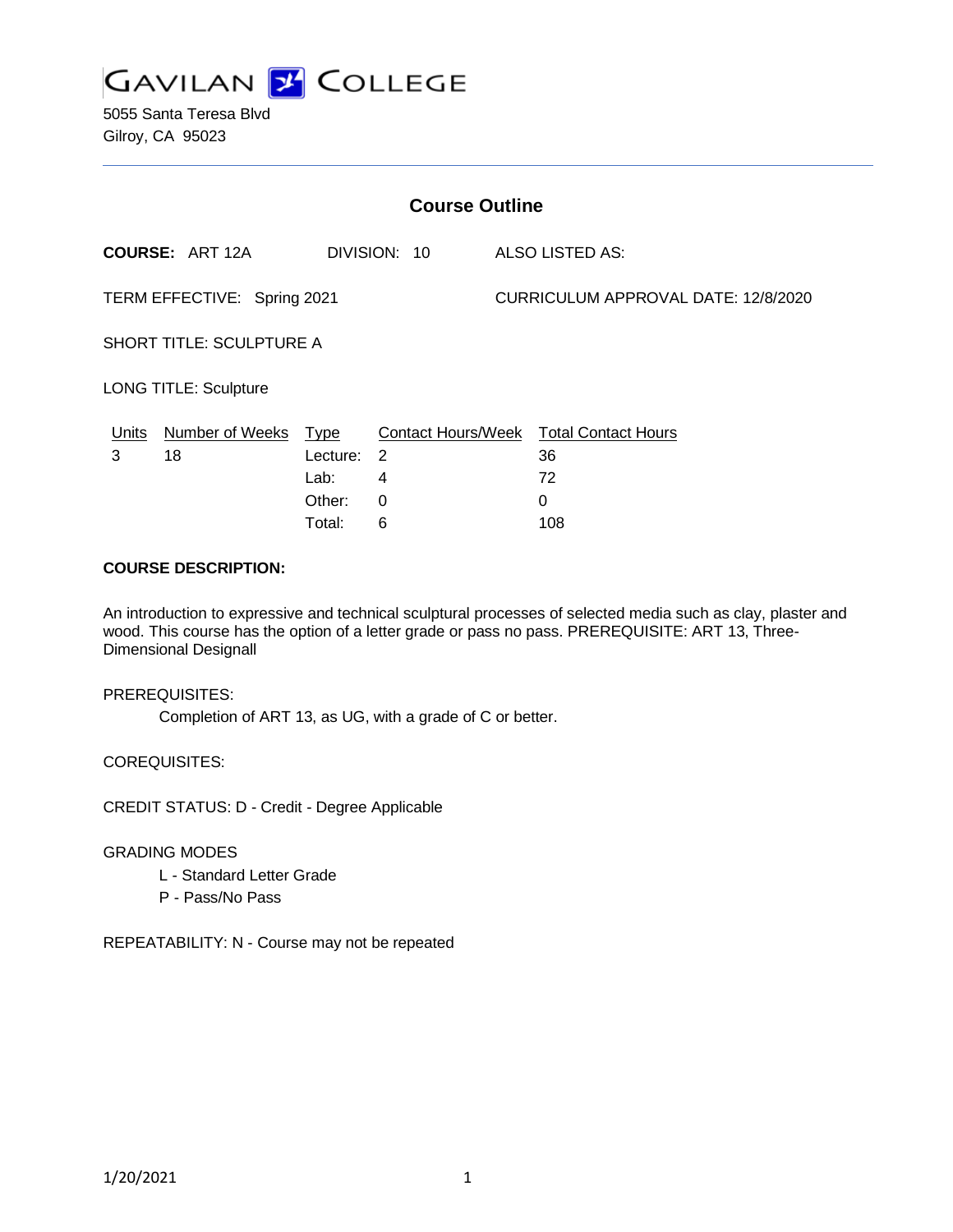SCHEDULE TYPES:

- 02 Lecture and/or discussion
- 03 Lecture/Laboratory
- 04 Laboratory/Studio/Activity
- 047 Laboratory LEH 0.7
- 05 Hybrid
- 71 Dist. Ed Internet Simultaneous
- 72 Dist. Ed Internet Delayed
- 73 Dist. Ed Internet Delayed LAB
- 737 Dist. Ed Internet LAB-LEH 0.7

## **STUDENT LEARNING OUTCOMES:**

By the end of this course, a student should:

1. Demonstrate a foundational knowledge of safety procedures and materials related to sculptural processes.

2. Create sculptural work that demonstrates manipulative and perceptive sculptural skills.

3. Demonstrate the ability to orally articulate personal expression and intellectual ideas pertaining to their sculptural work, as well as articulate, verbally and in writing, their value judgments of aesthetic issues such as quality, originality and standards of art criticism.

4. Demonstrate and apply three-dimensional design principles of form, contour, volume, mass, texture and positive/negative space.

5. Demonstrate a historical and contemporary understanding of the cultural and technical aspects of sculpture including the traditional and contemporary sculpture influences from a variety of locations and cultures, with particular emphasis on 20th century U.S. sculpture.

6. Demonstrate clay modeling techniques and applications as well as drying, firing and finishing procedures. 7.Demonstrate and apply plaster uses in sculpture: as a molding material, casting material and additive/subtractive final material.

## **CONTENT, STUDENT PERFORMANCE OBJECTIVES, OUT-OF-CLASS ASSIGNMENTS**

Curriculum Approval Date: 12/8/2020

### **DE MODIFICATION ONLY**

Lecture content:

3 Hours

Lecture:

Introduction to course; objectives, tools and materials, grading criteria and studio procedures. Slide introduction to sculptural traditions and trends. Safety & health concerns.

3 Hours

Project 1(Clay Modeling)

Lecture:

Describe and demonstrate clay modeling. Traditional oil clay techniques, softening, rolling. And forming oil clay relief sculptures; steel and wood armatures; studio work with plaster. Show examples of student work, CD/DVD images, video, slides, textbook, and design artifacts that use carving and texturing techniques. Demonstrate the use of tools and materials that are used for creating clay sculpture and vessels. Describe particular material problems associated with clay. Demonstrate ways to correct for clay problems.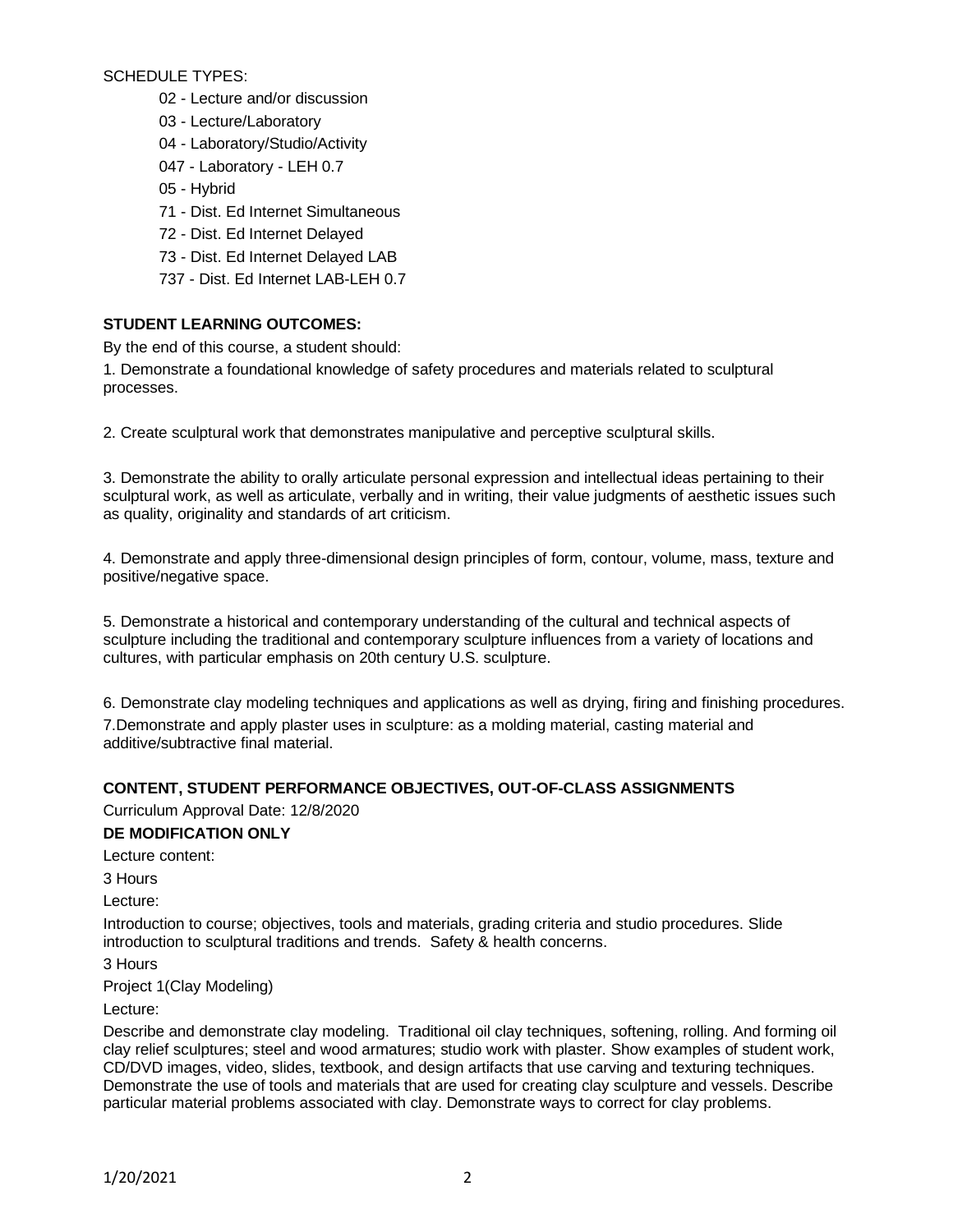## 6 Hours

Project 2 (Fabricated Sculpture)

Lecture:

Describe and demonstrate fabricated sculpture. Introduction to power tools, healthy studio practices and safety, welding, forging, riveting, fasteners, wood working, metal working and finishing. Including the use of found objects to produce a sculpture. Show examples of student work, CD/DVD images, video, slides, textbook, and design artifacts that use fabricated sculpture. Demonstrate the use of tools and materials that are used for creating fabricated sculpture. Describe particular material problems associated with fabricated sculpture and demonstrate ways to correct for problems.

6 Hours

Project 3

(Large-scale, Site-Specific Sculpture)

Lecture:

Describe and demonstrate large-scale and site-specific sculpture. Introduction to power tools, healthy studio practices and safety, using lay-up methods with mesh, paper, laytex paint and plaster over armatures of recycled materials. Introduction to research techniques. Show examples of student work, CD/DVD images, video, slides, textbook, and design artifacts that use fabricated sculpture. Demonstrate the use of tools and materials that are used for creating fabricated sculpture. Describe particular material problems associated with fabricated sculpture and demonstrate ways to correct for problems.

3 Hours

Lecture:

Midterm Written exam and class critique of work in progress.

Student Performance Objectives:

Students analyze, demonstrate and apply concepts introduced throughout the semester, participating in class discussions pertaining to individual and peer artwork, and written responses as assigned.

6 Hours

Project 2 (Wood Sculpture)

Lecture:

Describe and demonstrate wood sculptural techniques and production. Introduction to power tools, healthy studio practices and safety for working with wood. Demonstrate additive (construction) and subtractive (carving) techniques; laminating procedures, glues and fasteners; use of clamps and bench pins, sandbags and temporary bases. Show examples of student work, CD/DVD images, video, slides, textbook, and design artifacts that use wood as a primary material for sculpture. Demonstrate the use of tools and materials that are used for creating wood sculpture. Describe particular material problems associated with wood sculpture and demonstrate ways to correct for problems.

6 Hours

Project 2 (Cast Metal Sculpture)

Lecture:

Describe and demonstrate cast metal sculpture. Introduction to power tools, healthy studio practices and safety, metal foundry, pattern making in wax, mold making in standard investment, the differences between kinds of molds and furnaces; introduction to chasing and patinas, to produce one small scale, cast metal sculpture. Show examples of student work, CD/DVD images, video, slides, textbook, and design artifacts that use metal sculpture. Demonstrate the use of tools and materials that are used for creating metal sculpture. Describe particular material problems associated with metal sculpture and demonstrate ways to correct for problems.

Student Performance Objectives:

Students analyze,

demonstrate and apply metal sculpture techniques and concepts introduced by creating metal sculptures, participating in class discussions pertaining to individual and peer artwork, and written responses as assigned.

3 Hours

Final Written exam and class critique of artwork.

Total: 36 Hours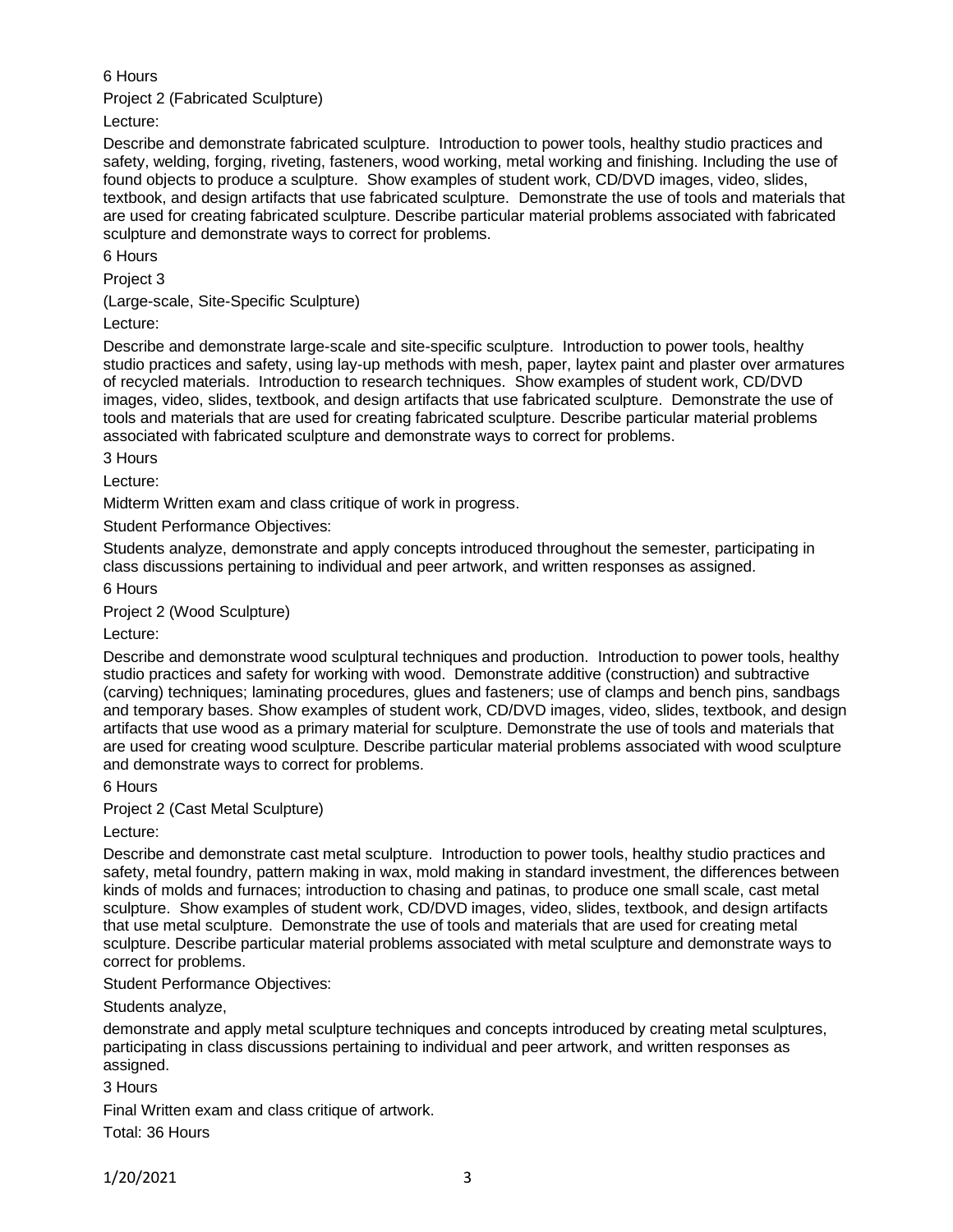Lab Content:

10 Hours

LAB:

Make a rubber mold of clay sculpture and cast into hydrocal. Work on finishing techniques such as waxing and polishing.

Student Performance Objectives: Students analyze, demonstrate and apply clay modeling techniques and concepts introduced by creating clay sculptures and vessels, participating in class discussions pertaining to individual and peer artwork, and written responses as assigned.

10 Hours

LAB:

Create a fabricated sculpture demonstrating effective use of a variety of materials, including found

objects, in creating a sculpture; practice safe handling of materials and equipment.

Student Performance Objectives: Students analyze, demonstrate and apply fabricated sculpture techniques and concepts introduced by creating fabricated sculptures, participating in class discussions pertaining to individual and peer artwork, and written responses as assigned.

10 Hours

LAB:

Create a large-scale, site-specific sculpture outside of the studio (on campus)

Student Performance Objectives: Students analyze, demonstrate and apply large-scale, site-specific sculpture techniques and concepts introduced by creating sculptures, participating in class discussions pertaining to

individual and peer artwork, and written responses as assigned.

10 Hours

LAB:

Studio work with plaster.

Student Performance Objectives: Students analyze, demonstrate and apply concepts introduced throughout the semester, participating in class discussions pertaining to individual and peer artwork, and written responses as assigned.

10 Hours

LAB:

Studio work on individually selected wood sculptures.

Student Performance Objectives: Students analyze, demonstrate and apply wood sculpture techniques and concepts introduced by creating wood sculptures, participating in class discussions pertaining to individual and peer artwork, and written responses as assigned.

12 Hours

LAB:

Create a metal sculpture demonstrating effective use of materials and techniques specific to metal; practice safe handling of materials and equipment.

10 Hours

LAB:

Studio work to complete final project.

Student Performance Objectives: Students analyze, demonstrate and apply concepts introduced throughout the semester, participating in class discussions pertaining to individual and peer artwork, and written responses as assigned.

Total: 72 Hours

# **METHODS OF INSTRUCTION:**

Lectures, demonstrations, audio-visual presentations of films and slides. Individual studio activity emphasizing production of original sculptures. Exhibits, when available and appropriate. Critiques of student-produced sculptures. Exam on theory and technical information.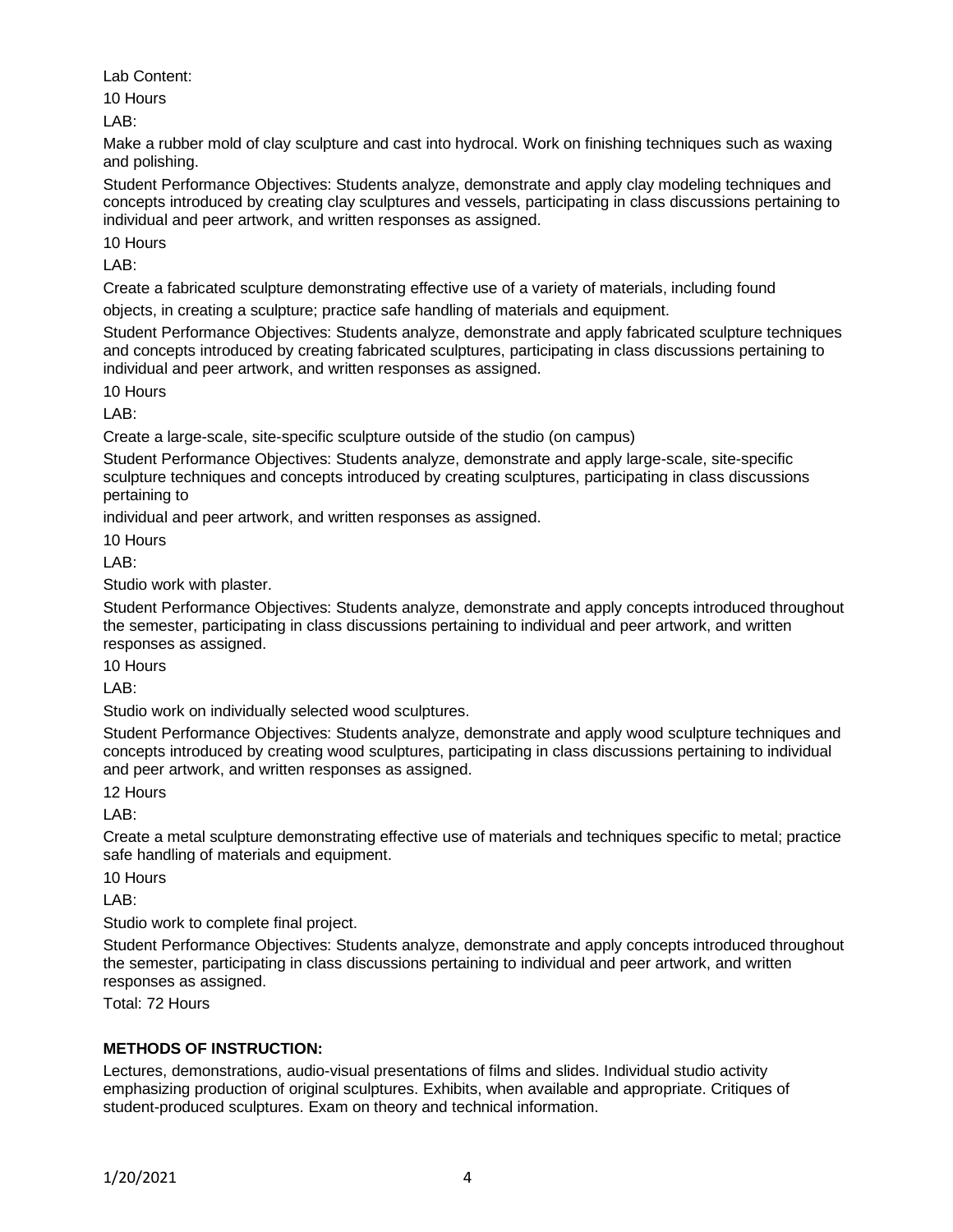## **OUT OF CLASS ASSIGNMENTS:**

Required Outside Hours: 20 Assignment Description: Students will read and study from required texts and assigned articles. Required Outside Hours: 12 Assignment Description: Students will research and analyze a historic artist and artistic era and write a research paper on their findings, as well as present to the class. Required Outside Hours: 40 Assignment Description: Students will work on their projects outside of normal lab hours. They will utilize open-lab hours, and will also work on aspects of their projects at home. **METHODS OF EVALUATION:** Writing assignments Percent of total grade: 20.00 % Percent range of total grade: 20 % to 35 % Essay Exams Other: Reflection Papers/Journals Skill demonstrations Percent of total grade: 25.00 % Percent range of total grade: 25 % to 60 % Class Performance/s Objective examinations Percent of total grade: 20.00 % Percent range of total grade: 20 % to 30 % Multiple Choice Other: essay

Other methods of evaluation

Percent of total grade: 25.00 %

Percent range of total grade: 25 % to 40 % Portfolio submission and critique

## **REPRESENTATIVE TEXTBOOKS:**

Martinez & Block. Visual Forces,. Prentice Hall,2018.

Reading Level of Text, Grade: Reading level of text: 12+ grade Verified by: Verified by:Arturo Rosette, Max Rain